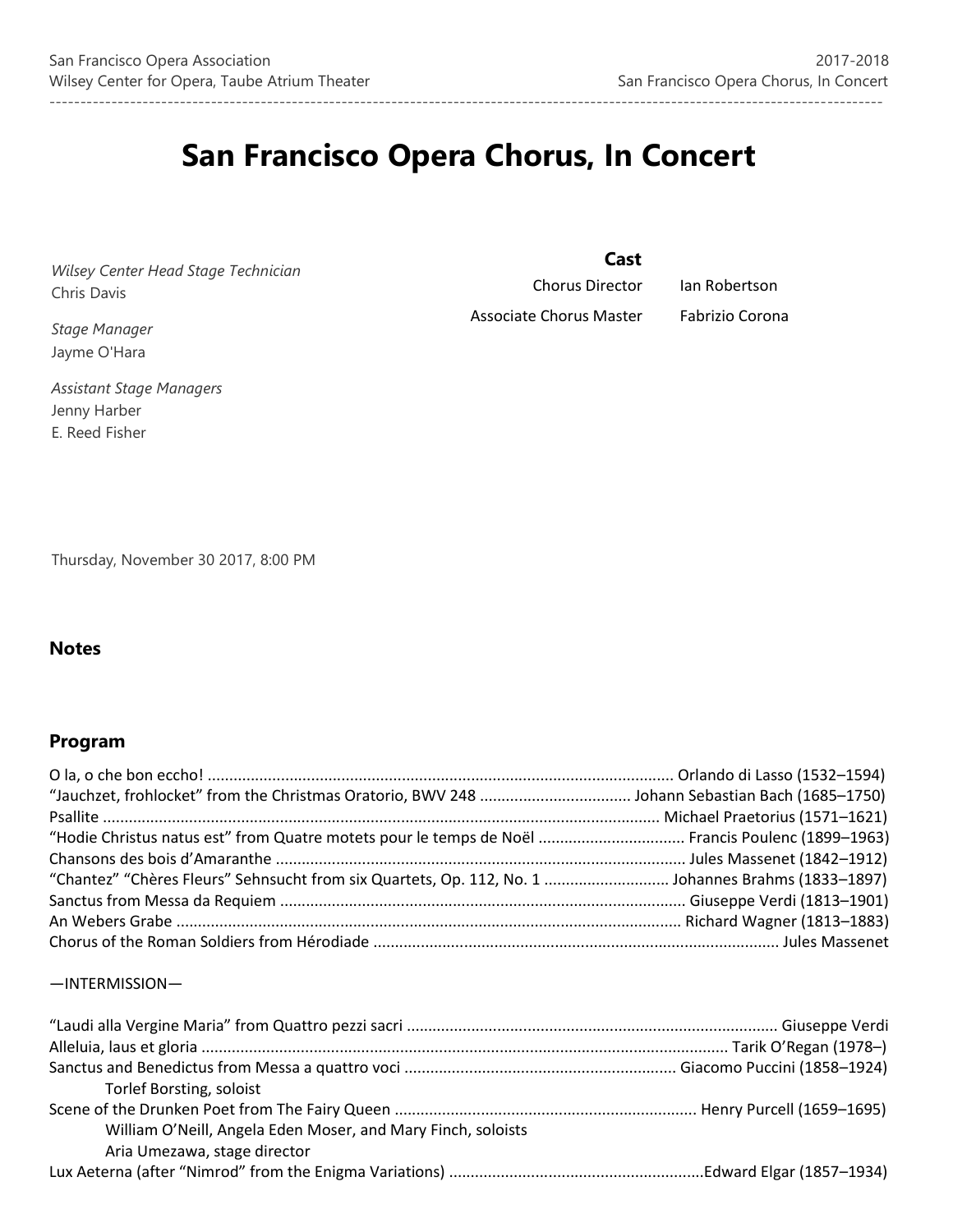#### arr. by John Cameron

## **San Francisco Opera Regular Chorus**

Ian Robertson, Chorus Director Fabrizio Corona, Associate Chorus Master Jim Meyer, Chorus and Dance Manager Mary Finch, Assistant Chorus Manager/Chorus Librarian

## **Chorus members**

Buffy Baggott Kathleen Bayler Roberta Bowman Janet Campbell Katie Carlson\* Sara Colburn Dvora Djoraev Mary Finch Claudia Haider Claire Kelm Elisabeth Rom Lucio Angela Eden Moser Sally Mouzon Sally Porter Munro Erin Neff Rachelle Perry Virginia Pluth Laurel Cameron Porter Laurel Rice Shelley Seitz Carole Schaffer Donna Turchi Mitzie Weiner C. Michael Belle Torlef Borsting Alan Cochran Chris Corley Christopher Filipowicz Anders Fröhlich Daniel Harper Cameron Henley Christopher Jackson Michael Jankosky Ken Johnson David Kekuewa Bojan Kneževic Frederick Matthews William O'Neill Phillip Pickens William Pickersgill Chester Pidduck